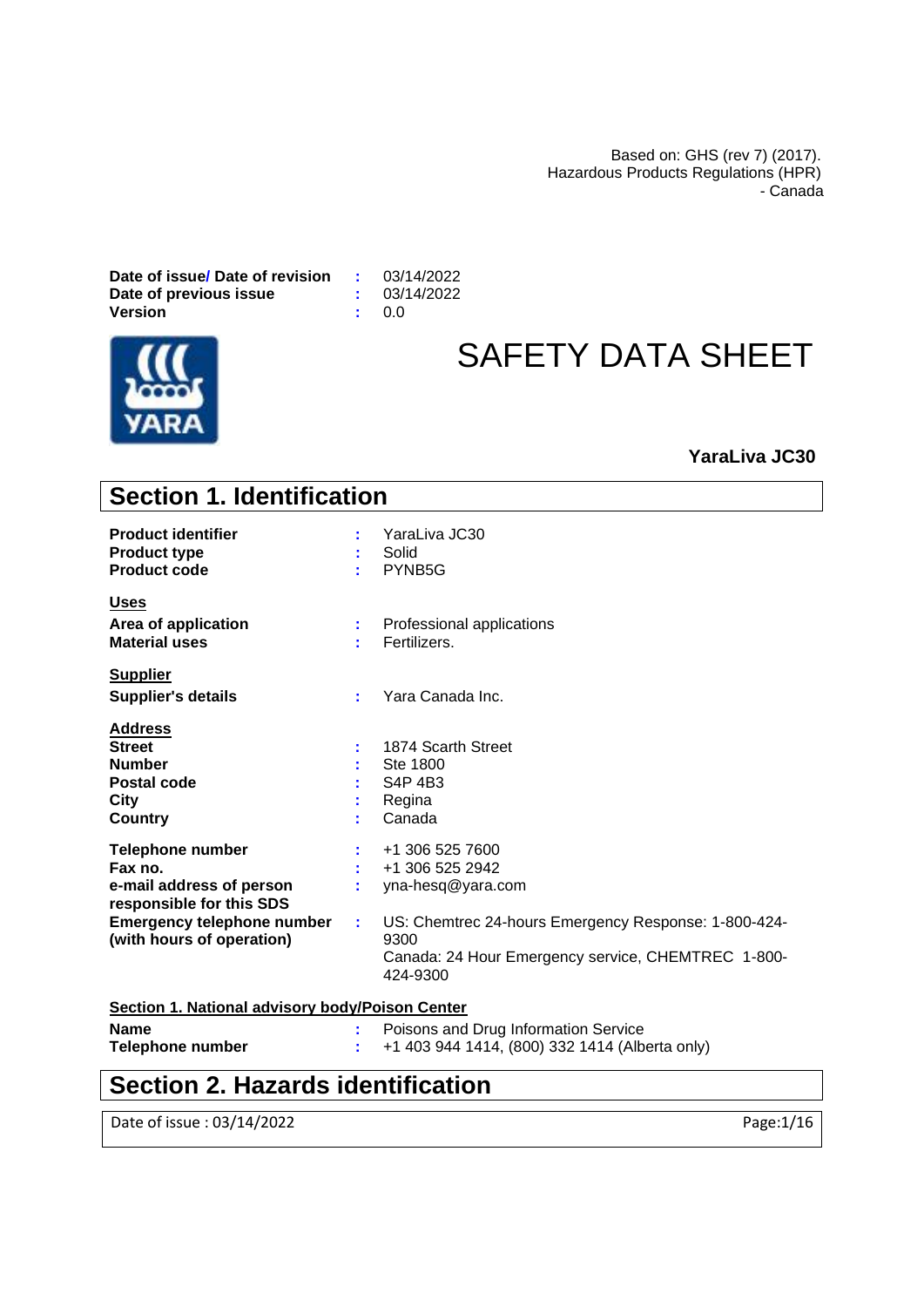| <b>Classification of the</b><br>substance or mixture. | ÷. |                          | <b>ACUTE TOXICITY (oral) - Category 4</b><br>SERIOUS EYE DAMAGE - Category 1                         |
|-------------------------------------------------------|----|--------------------------|------------------------------------------------------------------------------------------------------|
| <b>GHS label elements</b><br><b>Hazard pictograms</b> |    |                          |                                                                                                      |
| <b>Signal word</b>                                    | ÷  | Danger                   |                                                                                                      |
| <b>Hazard statements</b>                              | ÷  | H <sub>302</sub><br>H318 | Harmful if swallowed.<br>Causes serious eye damage.                                                  |
| <b>Precautionary statements</b>                       |    |                          |                                                                                                      |
| <b>Prevention</b>                                     | ÷  | P <sub>280</sub><br>P270 | Wear protective gloves and eye protection.<br>Do not eat, drink or smoke when using this<br>product. |
| <b>Response</b>                                       | ÷  | P264-a<br>P305<br>P351   | Wash hands thoroughly after handling.<br>IF IN EYES:<br>Rinse cautiously with water for several      |
|                                                       |    | P338                     | minutes.<br>Remove contact lenses, if present and easy<br>to do. Continue rinsing.                   |
|                                                       |    | P310                     | Immediately call a POISON CENTER or<br>doctor/physician.                                             |
|                                                       |    | P301                     | IF SWALLOWED:                                                                                        |
|                                                       |    | P312                     | Call a POISON CENTER or                                                                              |
|                                                       |    |                          | doctor/physician if you feel unwell.                                                                 |
|                                                       |    | P330                     | Rinse mouth.                                                                                         |
|                                                       |    |                          | the property of the control of the control of the control of the control of the control of           |

**Additional information :** Product forms slippery surface when combined with water.

### **Section 3. Composition/information on ingredients**

**Substance/mixture :** Mixture

| Ingredient name  | <b>CAS number</b> | $%$ (w/w) |
|------------------|-------------------|-----------|
| Calcium nitrate  | 10124-37-5        | $70 - 80$ |
| Ammonium nitrate | 6484-52-2         | $-10$     |

Any concentration shown as a range is to protect confidentiality or is due to batch variation.

#### **Ranges if listed above for hazardous ingredient(s) are prescribed ranges. The actual**

| Date of issue: 03/14/2022 | Page: 2/16 |
|---------------------------|------------|
|---------------------------|------------|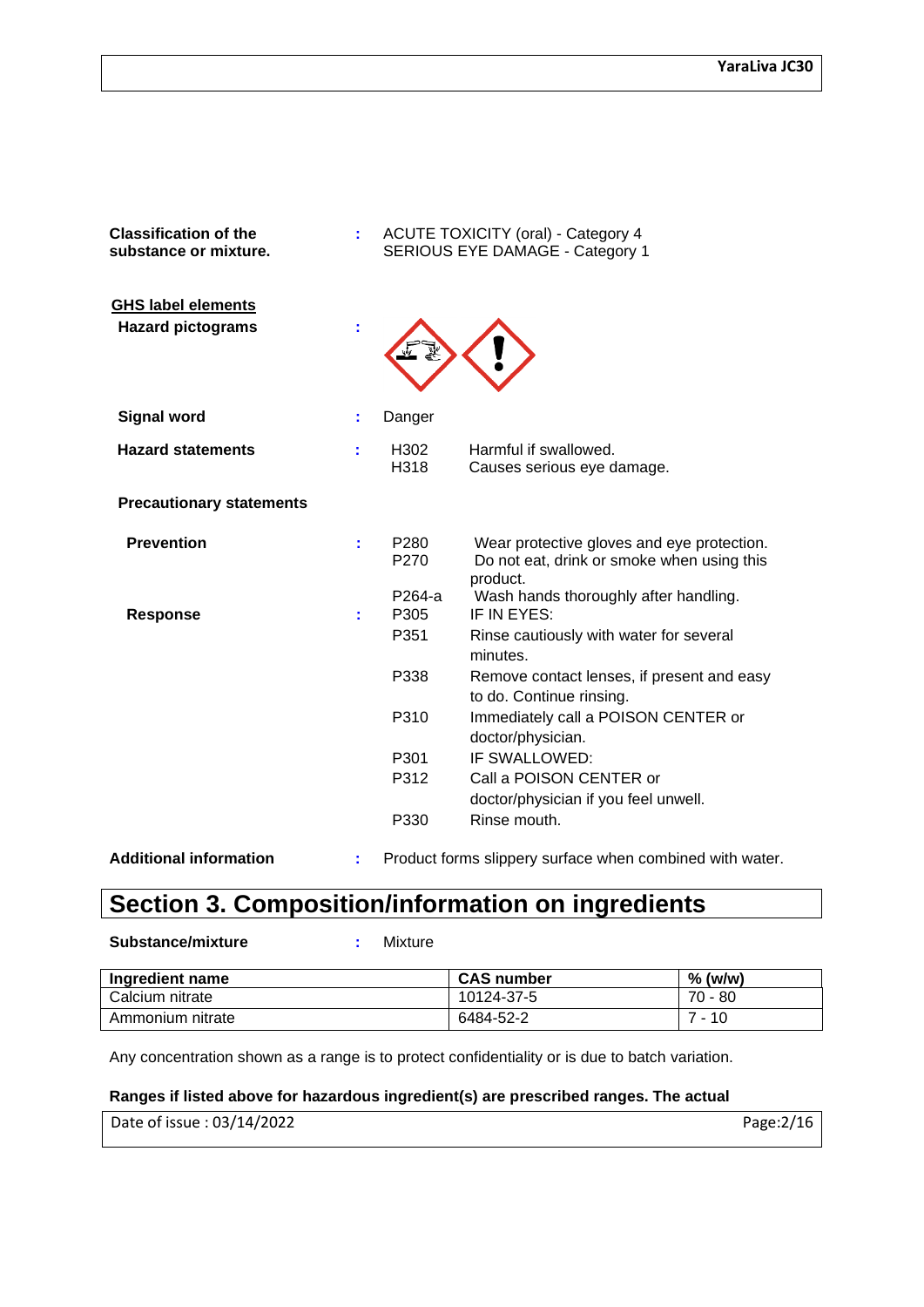**concentration(s) or actual concentration range(s) are being withheld as a trade secret.**

**There are no additional ingredients present which, within the current knowledge of the supplier and in the concentrations applicable, are classified and hence require reporting in this section. Occupational exposure limits, if available, are listed in Section 8.**

### **Section 4. First aid measures**

**Description of necessary first aid measures**

| Eye contact                                        |         | Immediately flush eyes with running water for at least 15<br>minutes, keeping eyelids open. Check for and remove any                                                                                                                                                                                                                                                                                                                                                                                              |
|----------------------------------------------------|---------|-------------------------------------------------------------------------------------------------------------------------------------------------------------------------------------------------------------------------------------------------------------------------------------------------------------------------------------------------------------------------------------------------------------------------------------------------------------------------------------------------------------------|
| <b>Inhalation</b><br><b>Skin contact</b>           | ÷<br>÷. | contact lenses. Get medical attention immediately.<br>If inhaled, remove to fresh air. In case of inhalation of<br>decomposition products in a fire, symptoms may be delayed.<br>Get medical attention immediately. The exposed person may<br>need to be kept under medical surveillance for 48 hours. If it is<br>suspected that fumes are still present, the rescuer should wear<br>an appropriate mask or self-contained breathing apparatus.<br>Wash with soap and water. Get medical attention if irritation |
|                                                    |         | develops.<br>Wash out mouth with water. If material has been swallowed                                                                                                                                                                                                                                                                                                                                                                                                                                            |
| Ingestion                                          |         | and the exposed person is conscious, give small quantities of<br>water to drink. Do not induce vomiting unless directed to do so<br>by medical personnel. Get medical attention if you feel unwell.                                                                                                                                                                                                                                                                                                               |
| Most important symptoms/effects, acute and delayed |         |                                                                                                                                                                                                                                                                                                                                                                                                                                                                                                                   |
| <b>Potential acute health effects</b>              |         |                                                                                                                                                                                                                                                                                                                                                                                                                                                                                                                   |
| Eye contact<br><b>Inhalation</b>                   |         | Causes serious eye damage.<br>May give off gas, vapor or dust that is very irritating or<br>corrosive to the respiratory system. Exposure to<br>decomposition products may cause a health hazard. Serious<br>effects may be delayed following exposure.                                                                                                                                                                                                                                                           |
| <b>Skin contact</b><br>Ingestion                   |         | No known significant effects or critical hazards.<br>Harmful if swallowed. May cause burns to mouth, throat and<br>stomach.                                                                                                                                                                                                                                                                                                                                                                                       |
| Over-exposure signs/symptoms                       |         |                                                                                                                                                                                                                                                                                                                                                                                                                                                                                                                   |
| Eye contact                                        |         | Adverse symptoms may include the following: pain, watering,<br>redness                                                                                                                                                                                                                                                                                                                                                                                                                                            |
| <b>Inhalation</b>                                  |         | No specific data.                                                                                                                                                                                                                                                                                                                                                                                                                                                                                                 |
| <b>Skin contact</b>                                |         | No specific data.                                                                                                                                                                                                                                                                                                                                                                                                                                                                                                 |
| Ingestion                                          |         | Adverse symptoms may include the following: stomach pains<br>Indication of immediate medical attention and special treatment needed, if necessary                                                                                                                                                                                                                                                                                                                                                                 |
| Notes to physician                                 | ÷       | Treat symptomatically. Contact poison treatment specialist                                                                                                                                                                                                                                                                                                                                                                                                                                                        |
|                                                    |         | immediately if large quantities have been ingested or inhaled.<br>In case of inhalation of decomposition products in a fire,<br>symptoms may be delayed. The exposed person may need to<br>be kept under medical surveillance for 48 hours.                                                                                                                                                                                                                                                                       |
| <b>Specific treatments</b>                         | ÷       | No specific treatment.                                                                                                                                                                                                                                                                                                                                                                                                                                                                                            |
| Date of issue: 03/14/2022                          |         | Page: 3/16                                                                                                                                                                                                                                                                                                                                                                                                                                                                                                        |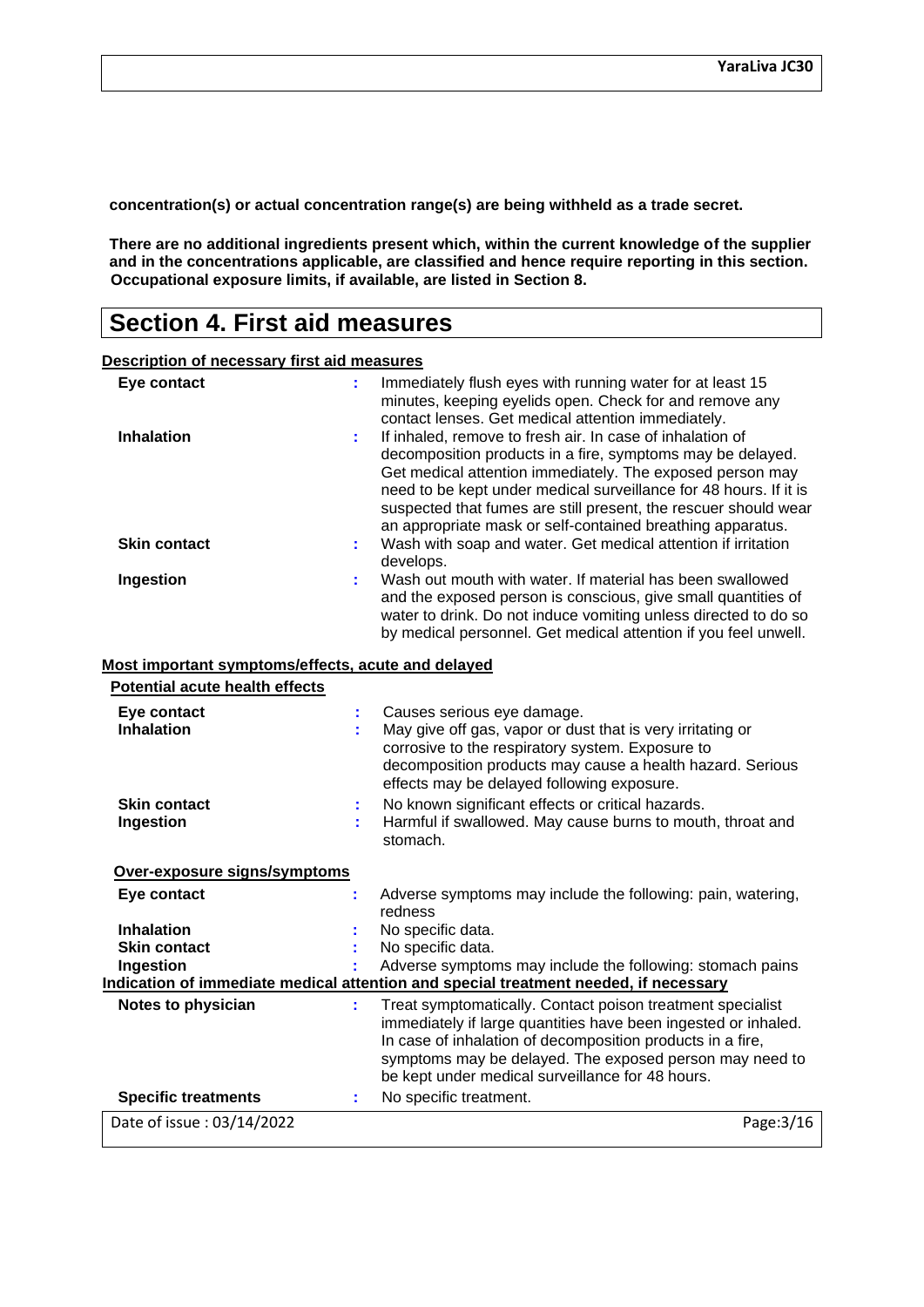**Protection of first-aiders** : No action shall be taken involving any personal risk or without suitable training. If it is suspected that fumes are still present, the rescuer should wear an appropriate mask or self-contained breathing apparatus. Wash contaminated clothing thoroughly with water before removing it, or wear gloves.

**See toxicological information (Section 11)**

### **Section 5. Fire-fighting measures**

#### **Extinguishing media**

| Suitable extinguishing media<br><b>Unsuitable extinguishing</b><br>media<br>Specific hazards arising from<br>the chemical | ÷<br>÷ | Use flooding quantities of water for extinction.<br>Do NOT use chemical extinguisher or foam or attempt to<br>smother the fire with steam or sand.<br>The product itself is not combustible but it can support<br>combustion, even in absence of air. On heating it melts and<br>further heating can cause decomposition, releasing toxic<br>fumes containing nitrogen oxides and ammonia. |
|---------------------------------------------------------------------------------------------------------------------------|--------|--------------------------------------------------------------------------------------------------------------------------------------------------------------------------------------------------------------------------------------------------------------------------------------------------------------------------------------------------------------------------------------------|
| <b>Hazardous thermal</b><br>decomposition products                                                                        |        | Decomposition products may include the following materials:<br>nitrogen oxides, metal oxide/oxides, ammonia, Avoid breathing<br>dusts, vapors or fumes from burning materials., In case of<br>inhalation of decomposition products in a fire, symptoms may<br>be delayed.                                                                                                                  |
| Special protective actions for<br>fire-fighters                                                                           | ÷      | Promptly isolate the scene by removing all persons from the<br>vicinity of the incident if there is a fire. No action shall be taken<br>involving any personal risk or without suitable training.                                                                                                                                                                                          |
| Special protective equipment<br>for fire-fighters                                                                         | ÷.     | Fire-fighters should wear appropriate protective equipment<br>and self-contained breathing apparatus (SCBA) with a full<br>face-piece operated in positive pressure mode.                                                                                                                                                                                                                  |
| Remark                                                                                                                    | ÷      | Non-explosive.                                                                                                                                                                                                                                                                                                                                                                             |

### **Section 6. Accidental release measures**

#### **Personal precautions, protective equipment and emergency procedures**

|                                  | touch or walk through spilled material. Provide adequate<br>ventilation. Wear appropriate respirator when ventilation is<br>inadequate. Put on appropriate personal protective equipment<br>(see Section 8).       |
|----------------------------------|--------------------------------------------------------------------------------------------------------------------------------------------------------------------------------------------------------------------|
| For emergency responders         | If specialized clothing is required to deal with the spillage, take<br>note of any information in Section 8 on suitable and unsuitable<br>materials. See also the information in "For non-emergency<br>personnel". |
| <b>Environmental precautions</b> | Avoid dispersal of spilled material and runoff and contact with                                                                                                                                                    |
| Date of issue: 03/14/2022        | Page: 4/16                                                                                                                                                                                                         |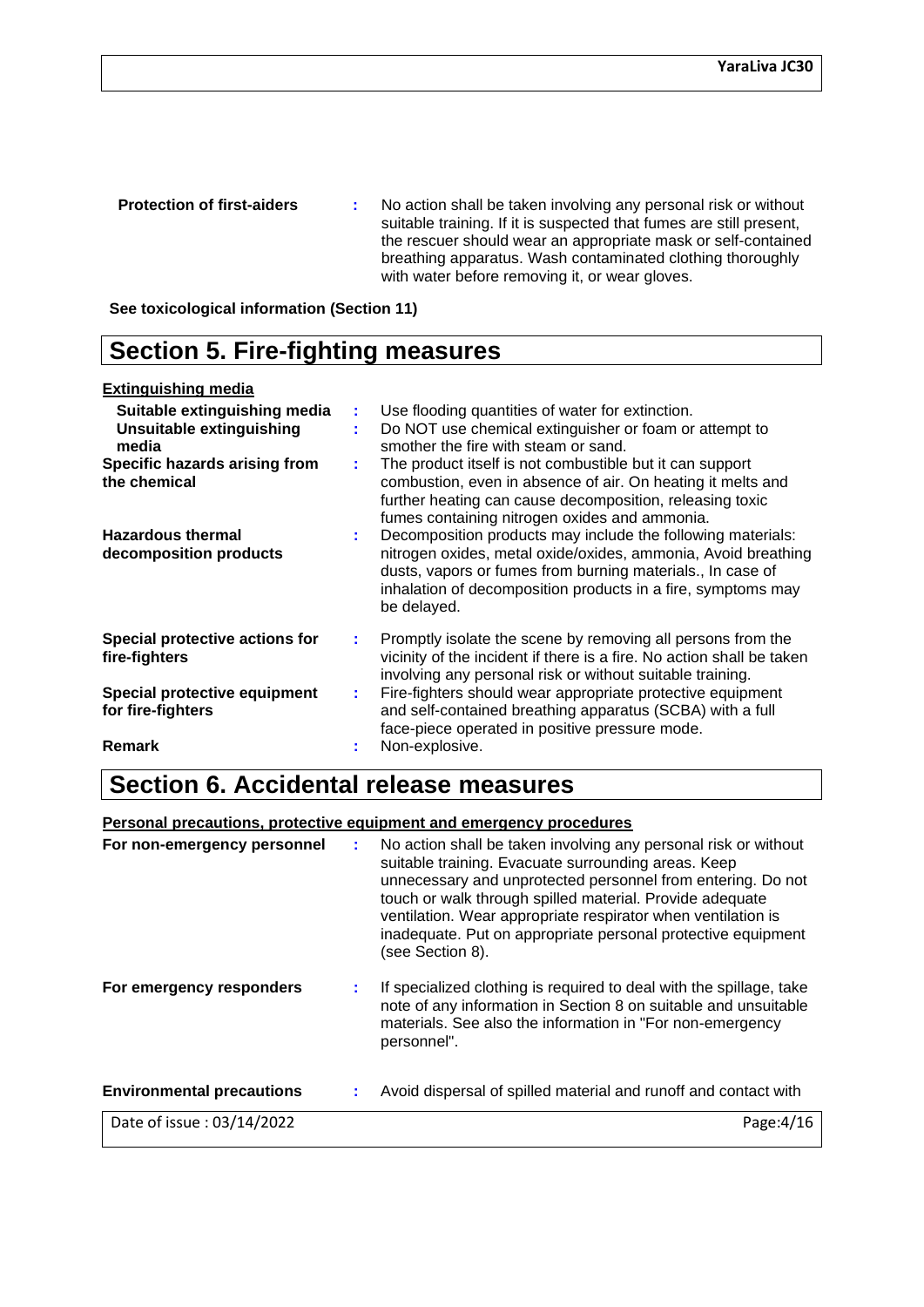soil, waterways, drains and sewers. Inform the relevant authorities if the product has caused environmental pollution (sewers, waterways, soil or air).

#### **Methods and materials for containment and cleaning up**

| <b>Small spill</b> |   | Move containers from spill area. Avoid dust generation. Using<br>a vacuum with HEPA filter will reduce dust dispersal. Place<br>spilled material in a designated, labeled waste container.<br>Dispose of via a licensed waste disposal contractor.                                                                                                                                                                                                     |
|--------------------|---|--------------------------------------------------------------------------------------------------------------------------------------------------------------------------------------------------------------------------------------------------------------------------------------------------------------------------------------------------------------------------------------------------------------------------------------------------------|
| Large spill        | ÷ | Move containers from spill area. Approach release from<br>upwind. Prevent entry into sewers, water courses, basements<br>or confined areas. Avoid dust generation. Do not dry sweep.<br>Vacuum dust with equipment fitted with a HEPA filter and<br>place in a closed, labeled waste container. Dispose of via a<br>licensed waste disposal contractor. Note: see Section 1 for<br>emergency contact information and Section 13 for waste<br>disposal. |

### **Section 7. Handling and storage**

#### **Precautions for safe handling**

Not for human or animal consumption.

| <b>Protective measures</b><br>Advice on general<br>occupational hygiene | t. | Put on appropriate personal protective equipment (see<br>Section 8). Do not get in eyes or on skin or clothing. Do not<br>ingest. If during normal use the material presents a respiratory<br>hazard, use only with adequate ventilation or wear appropriate<br>respirator. Keep in the original container or an approved<br>alternative made from a compatible material, kept tightly<br>closed when not in use. Empty containers retain product<br>residue and can be hazardous. Do not reuse container.<br>Eating, drinking and smoking should be prohibited in areas<br>where this material is handled, stored and processed.<br>Workers should wash hands and face before eating, drinking |
|-------------------------------------------------------------------------|----|-------------------------------------------------------------------------------------------------------------------------------------------------------------------------------------------------------------------------------------------------------------------------------------------------------------------------------------------------------------------------------------------------------------------------------------------------------------------------------------------------------------------------------------------------------------------------------------------------------------------------------------------------------------------------------------------------|
|                                                                         |    | and smoking. Remove contaminated clothing and protective<br>equipment before entering eating areas. See also Section 8<br>for additional information on hygiene measures.                                                                                                                                                                                                                                                                                                                                                                                                                                                                                                                       |
| Conditions for safe storage,<br>including any incompatibilities         | ÷  | Store in accordance with local regulations. Store in original<br>container protected from direct sunlight in a dry, cool and well-<br>ventilated area, away from incompatible materials (see<br>Section 10) and food and drink. Store locked up. Keep<br>container tightly closed and sealed until ready for<br>use. Containers that have been opened must be carefully<br>resealed and kept upright to prevent leakage. Do not store in<br>unlabeled containers. Use appropriate containment to avoid<br>environmental contamination. Keep away from: organic<br>materials, oil and grease.                                                                                                    |

Date of issue : 03/14/2022 Page:5/16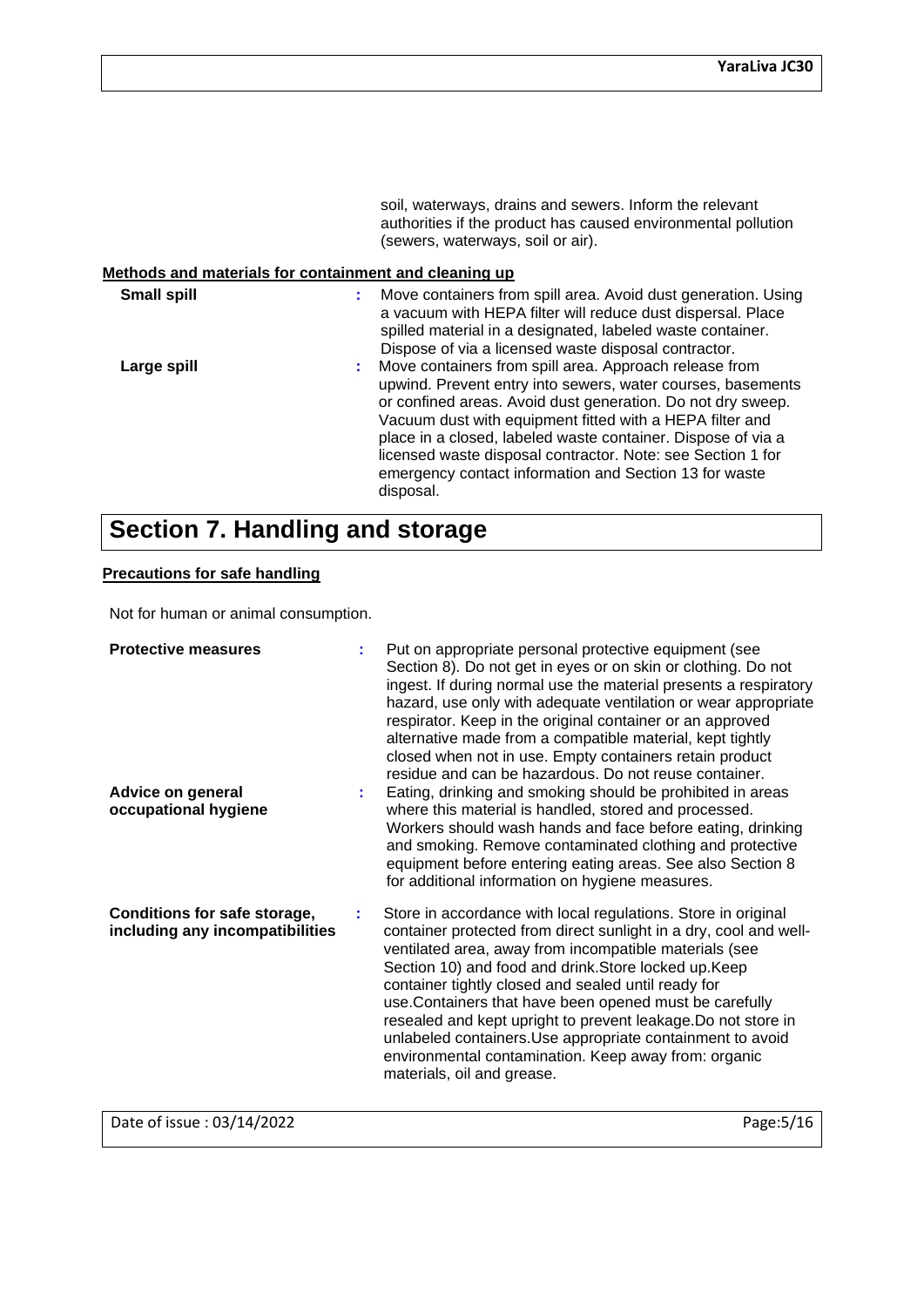## **Section 8. Exposure controls/personal protection**

| <b>Control parameters</b>                     |    |                                                                                                                                                                                                                                                                                                                                                                                                                                                                                                                                                         |
|-----------------------------------------------|----|---------------------------------------------------------------------------------------------------------------------------------------------------------------------------------------------------------------------------------------------------------------------------------------------------------------------------------------------------------------------------------------------------------------------------------------------------------------------------------------------------------------------------------------------------------|
| <b>Occupational exposure limits</b>           |    | None.                                                                                                                                                                                                                                                                                                                                                                                                                                                                                                                                                   |
| <b>Appropriate engineering</b><br>controls    | t  | If user operations generate dust, fumes, gas, vapor or mist,<br>use process enclosures, local exhaust ventilation or other<br>engineering controls to keep worker exposure to airborne<br>contaminants below any recommended or statutory limits.                                                                                                                                                                                                                                                                                                       |
| <b>Environmental exposure</b><br>controls     | ÷. | Emissions from ventilation or work process equipment should<br>be checked to ensure they comply with the requirements of<br>environmental protection legislation. In some cases, fume<br>scrubbers, filters or engineering modifications to the process<br>equipment will be necessary to reduce emissions to<br>acceptable levels.                                                                                                                                                                                                                     |
| <b>Individual protection measures</b>         |    |                                                                                                                                                                                                                                                                                                                                                                                                                                                                                                                                                         |
| <b>Hygiene measures</b>                       | t  | A washing facility or water for eye and skin cleaning purposes<br>should be present. Wash hands, forearms and face thoroughly<br>after handling chemical products, before eating, smoking and<br>using the lavatory and at the end of the working period. Wash<br>contaminated clothing before reusing.                                                                                                                                                                                                                                                 |
| <b>Eye/face protection</b>                    | t  | Safety eyewear complying with an approved standard should<br>be used when a risk assessment indicates this is necessary to<br>avoid exposure to liquid splashes, mists, gases or dusts.<br>Recommended: Tightly-fitting goggles,                                                                                                                                                                                                                                                                                                                        |
| <b>Skin protection</b>                        |    |                                                                                                                                                                                                                                                                                                                                                                                                                                                                                                                                                         |
| <b>Hand protection</b>                        |    | Chemical-resistant, impervious gloves complying with an<br>approved standard should be worn at all times when handling<br>chemical products if a risk assessment indicates this is<br>necessary. For general applications, we recommend gloves<br>with a thickness typically greater than 0.35 mm. It should be<br>emphasized that glove thickness is not necessarily a good<br>predictor of glove resistance to a specific chemical, as the<br>permeation efficiency of the glove will be dependent on the<br>exact composition of the glove material. |
| <b>Body protection</b>                        | t, | Personal protective equipment for the body should be selected                                                                                                                                                                                                                                                                                                                                                                                                                                                                                           |
| Other skin protection                         | ÷  | based on the task being performed and the risks involved.<br>Appropriate footwear and any additional skin protection<br>measures should be selected based on the task being<br>performed and the risks involved and should be approved by a<br>specialist before handling this product.                                                                                                                                                                                                                                                                 |
| <b>Respiratory protection</b>                 |    | In case of inadequate ventilation wear respiratory protection.<br>Recommended Filter P2                                                                                                                                                                                                                                                                                                                                                                                                                                                                 |
| Personal protective equipment<br>(Pictograms) |    |                                                                                                                                                                                                                                                                                                                                                                                                                                                                                                                                                         |
| Date of issue: 03/14/2022                     |    | Page:6/16                                                                                                                                                                                                                                                                                                                                                                                                                                                                                                                                               |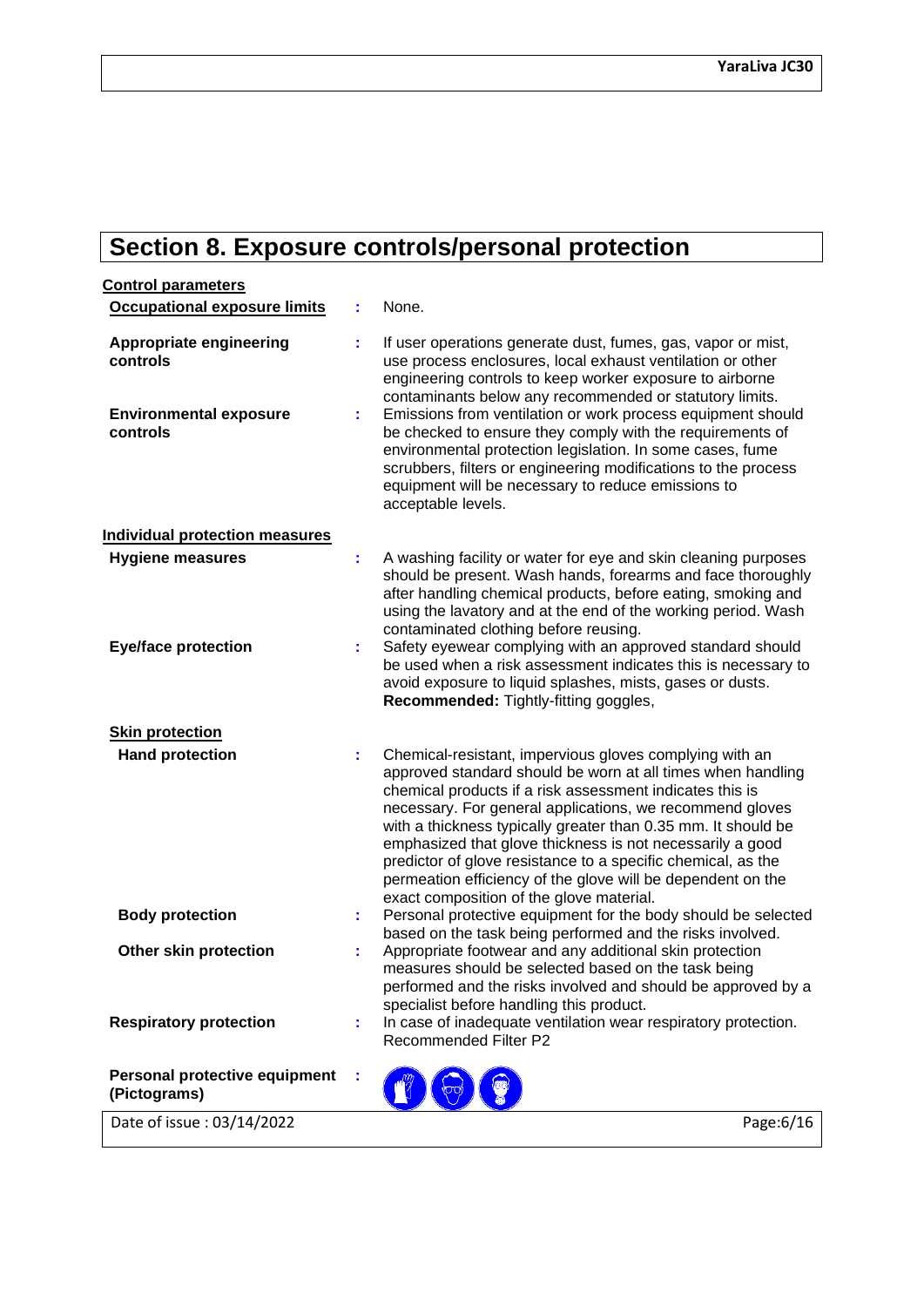### **Section 9. Physical and chemical properties and safety characteristics**

The conditions of measurement of all properties are at standard temperature and pressure unless otherwise indicated.

| Appearance                                                                                              |    |                                                                                              |
|---------------------------------------------------------------------------------------------------------|----|----------------------------------------------------------------------------------------------|
| <b>Physical state</b><br>Color<br>Odor<br><b>Odor threshold</b><br>рH                                   |    | Solid<br>Not determined.<br>Not determined.<br>Not determined.<br>Not determined.            |
| <b>Melting point/freezing point</b>                                                                     |    | Not determined.                                                                              |
| <b>Boiling point, initial boiling</b><br>point, and boiling range                                       |    | Not applicable.                                                                              |
| <b>Flash point</b>                                                                                      | ÷  | Not applicable.                                                                              |
| <b>Evaporation rate</b><br><b>Flammability</b><br>Lower and upper explosion<br>limit/flammability limit |    | Not determined.<br>Non-flammable.<br>Lower: Not applicable.<br><b>Upper:</b> Not applicable. |
|                                                                                                         |    |                                                                                              |
| Vapor pressure<br><b>Relative vapor density</b>                                                         |    | Not determined.<br>Not applicable.                                                           |
| <b>Relative density</b><br><b>Solubility</b>                                                            | ř. | Not determined.<br>Partially soluble in the following materials:<br>cold water               |
| <b>Partition coefficient: n-</b><br>octanol/water                                                       |    | Not applicable.                                                                              |
| <b>Auto-ignition temperature</b><br><b>Decomposition temperature</b>                                    |    | Not applicable.<br>Not determined.                                                           |
| <b>Viscosity</b>                                                                                        | ÷  | <b>Dynamic:</b> Not determined.<br>Kinematic: Not applicable.                                |
| <b>Explosive properties</b><br><b>Oxidizing properties</b>                                              |    | Non-explosive.<br>Non-oxidizer.                                                              |
| <b>Particle characteristics</b>                                                                         |    |                                                                                              |
| <b>Median particle size</b>                                                                             |    | Not determined.                                                                              |

### **Section 10. Stability and reactivity**

Date of issue : 03/14/2022 Page:7/16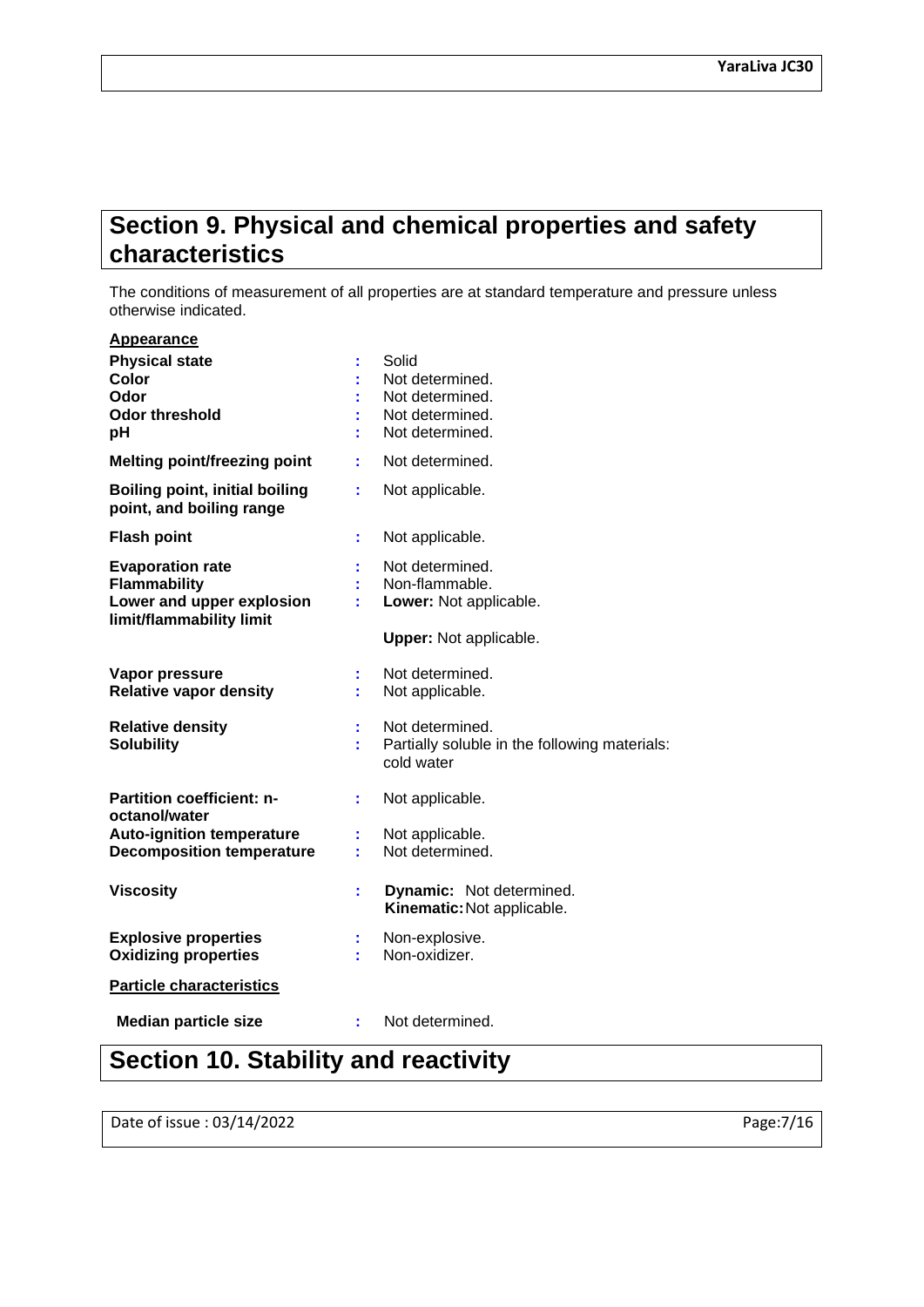| <b>Reactivity</b>                            |    | No specific test data related to reactivity available for this<br>product or its ingredients.           |
|----------------------------------------------|----|---------------------------------------------------------------------------------------------------------|
| <b>Chemical stability</b>                    | ÷. | The product is stable.                                                                                  |
| <b>Possibility of hazardous</b><br>reactions | ÷. | Under normal conditions of storage and use, hazardous<br>reactions will not occur.                      |
| <b>Conditions to avoid</b>                   | ÷. | Avoid contamination by any source including metals, dust and<br>organic materials.                      |
| Incompatible materials                       | ÷. | alkalis, combustible materials, reducing materials, organic<br>materials, Acids                         |
| Hazardous decomposition<br>products          | ÷. | Under normal conditions of storage and use, hazardous<br>decomposition products should not be produced. |

### **Section 11. Toxicological information**

#### **Information on toxicological effects**

#### **Acute toxicity**

| <b>Product/ingredient</b> | <b>Method</b> | <b>Species</b> | <b>Result</b>   | <b>Exposure</b> |
|---------------------------|---------------|----------------|-----------------|-----------------|
| name                      |               |                |                 |                 |
| Calcium nitrate           |               |                |                 |                 |
|                           | OECD 423      | Rat -          | 500 mg/kg       | Not applicable. |
|                           | LD50 Oral     | Female         |                 |                 |
|                           | OECD 402      | Rat            | $2,000 - 5,000$ | Not applicable. |
|                           | LD50 Dermal   |                | mg/kg           |                 |
| Ammonium nitrate          |               |                |                 |                 |
|                           | OECD 401      | Rat            | 2,950 mg/kg     | Not applicable. |
|                           | LD50 Oral     |                |                 |                 |
|                           | OECD 402      | Rat            | $> 5,000$ mg/kg | Not applicable. |
|                           | LD50 Dermal   |                |                 |                 |

**Conclusion/Summary :** Harmful if swallowed.

#### **Irritation/Corrosion**

| <b>Product/ingredient</b> | <b>Method</b>    | <b>Species</b> | <b>Result</b>   | <b>Exposure</b> |
|---------------------------|------------------|----------------|-----------------|-----------------|
| name                      |                  |                |                 |                 |
| Calcium nitrate           |                  |                |                 |                 |
|                           | OECD 405<br>Eves | Rabbit         | Severe irritant | 24 - 72 h       |
| Ammonium nitrate          |                  |                |                 |                 |
|                           | OECD 405<br>Eves | Rabbit         | Irritant        |                 |

#### **Conclusion/Summary**

**Skin :** No known significant effects or critical hazards.

Date of issue : 03/14/2022 Page:8/16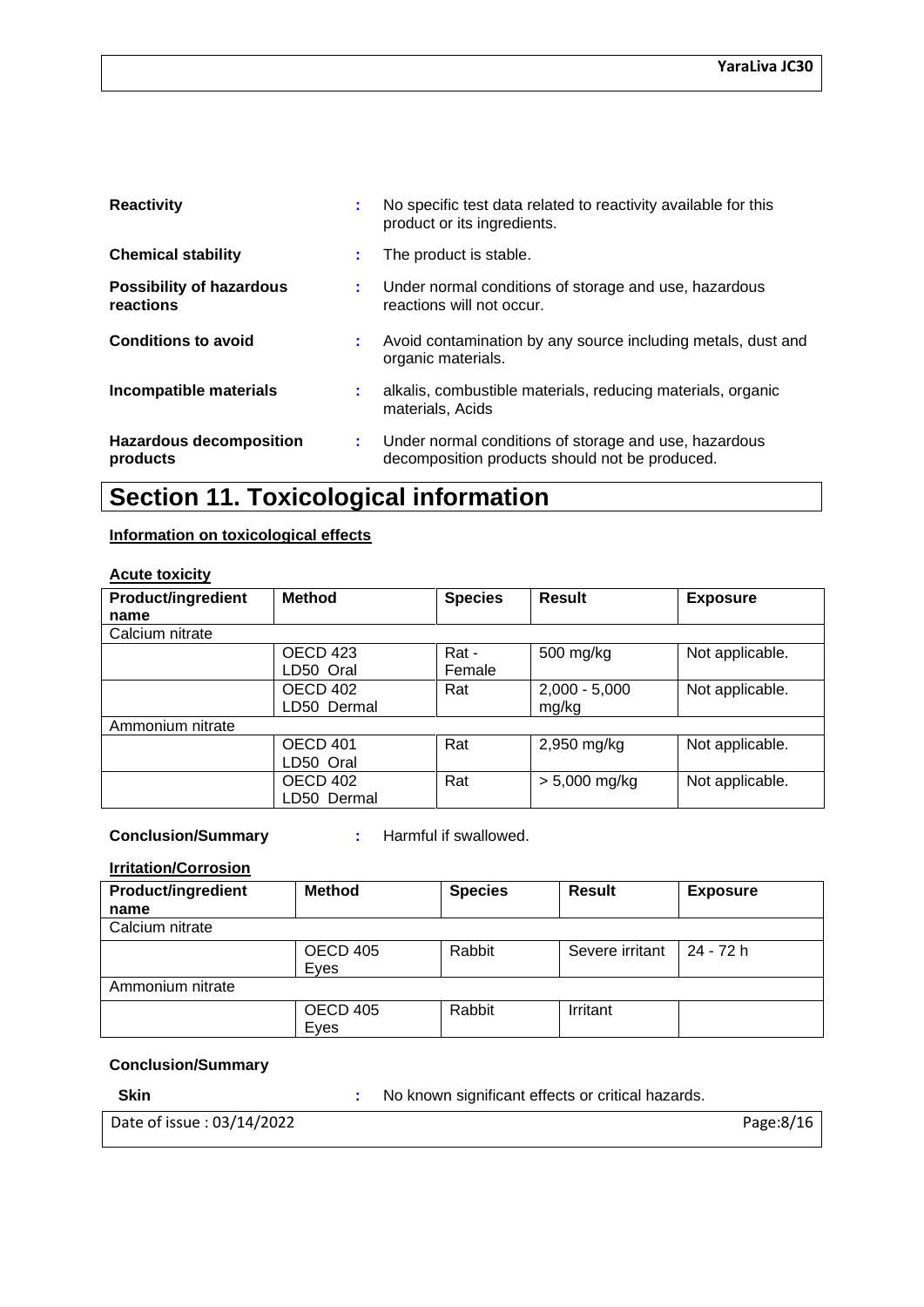| Eyes | Causes serious eye damage. |  |
|------|----------------------------|--|
|------|----------------------------|--|

| <b>Respiratory</b> |
|--------------------|
|--------------------|

**Respirat Respirat Respirations :** No known significant effects or critical hazards.

**Sensitization**

| <b>Product/ingredient name</b> | Method           | <b>Species</b> | <b>Result</b>   |
|--------------------------------|------------------|----------------|-----------------|
| Ammonium nitrate               |                  |                |                 |
|                                | OECD 429<br>Skin | Mouse          | Not sensitizing |

#### **Conclusion/Summary**

| Skin               | No known significant effects or critical hazards. |
|--------------------|---------------------------------------------------|
| <b>Respiratory</b> | No known significant effects or critical hazards. |

**Mutagenicity**

| Product/ingredient name | <b>Method</b>   | <b>Test detail</b>                                                                                                                                                                                                                 | <b>Result</b> |
|-------------------------|-----------------|------------------------------------------------------------------------------------------------------------------------------------------------------------------------------------------------------------------------------------|---------------|
| Ammonium nitrate        |                 |                                                                                                                                                                                                                                    |               |
|                         | OECD 473        | Mammalian Toxicity -<br>Genotoxicity - In vitro<br>Mammalian<br>Chromosome<br>Aberration Test or<br>Mammalian Bone<br>Marrow Chromosomal<br>Abberation Test or<br>Mammalian<br>Erythrocyte<br><b>Micronucleus Test</b><br>In vitro | Negative      |
|                         | <b>OECD 471</b> | <b>Bacteria</b><br>In vitro                                                                                                                                                                                                        | Negative      |

**Conclusion/Summary :** No known significant effects or critical hazards.

**Carcinogenicity**

**Conclusion/Summary :** No known significant effects or critical hazards.

#### **Reproductive toxicity**

| <b>Product/ingredient name</b> | <b>Method</b>    | <b>Species</b> | <b>Result</b>                                                                                          | <b>Exposure</b> |
|--------------------------------|------------------|----------------|--------------------------------------------------------------------------------------------------------|-----------------|
| Ammonium nitrate               |                  |                |                                                                                                        |                 |
|                                | OECD 422<br>Oral | Rat            | Fertility effects-<br>Negative<br>Developmental-<br>Negative<br><b>NOAEL</b><br>> 1500 mg/kg<br>bw/day | 28 days         |

Date of issue : 03/14/2022 Page:9/16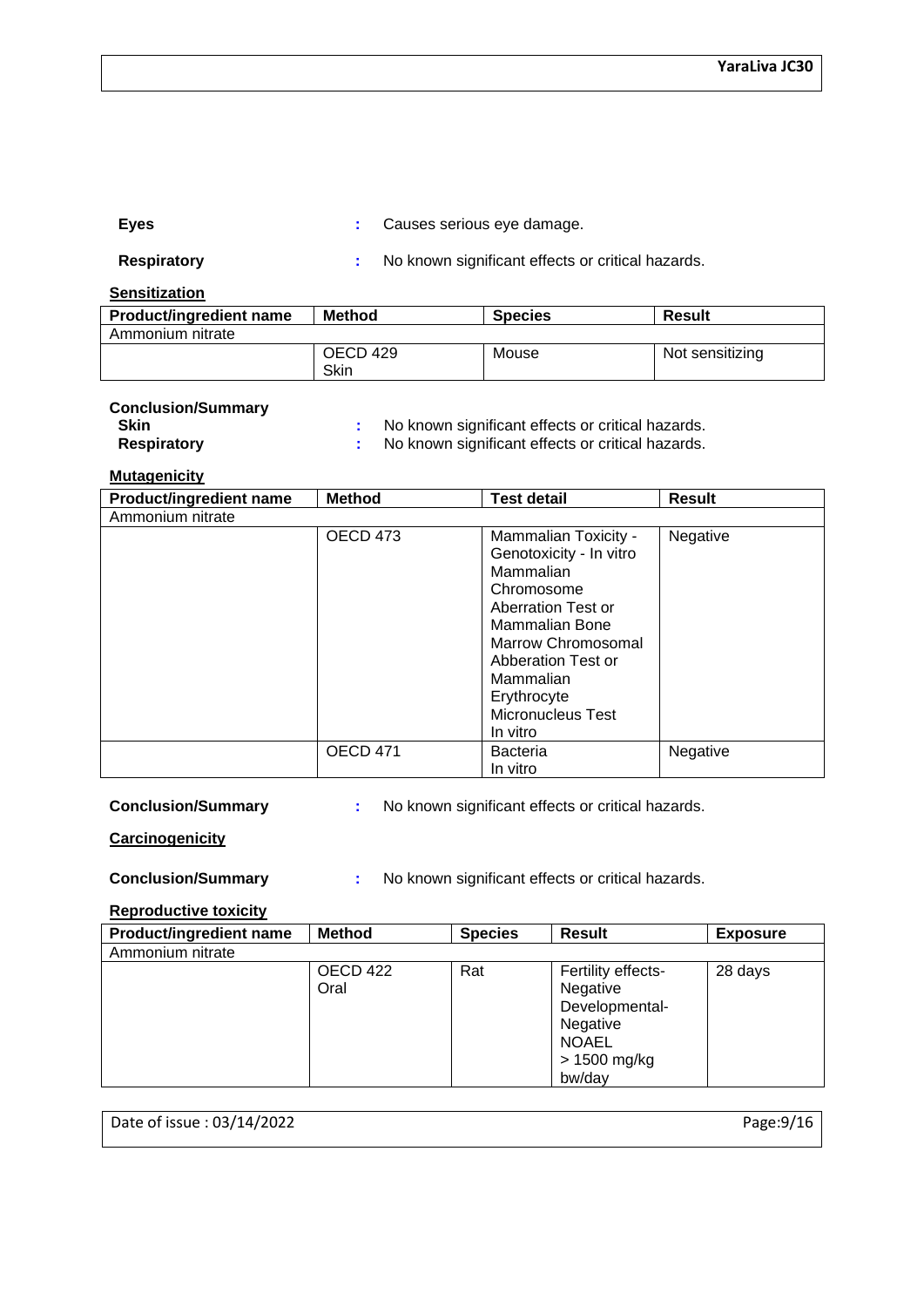| <b>Conclusion/Summary</b>                                                                                                                                                                                                                                                                                                                                                                                                                                                                   |                                                                                                                                                                               |                                    |                | No known significant effects or critical hazards. |                        |  |  |  |
|---------------------------------------------------------------------------------------------------------------------------------------------------------------------------------------------------------------------------------------------------------------------------------------------------------------------------------------------------------------------------------------------------------------------------------------------------------------------------------------------|-------------------------------------------------------------------------------------------------------------------------------------------------------------------------------|------------------------------------|----------------|---------------------------------------------------|------------------------|--|--|--|
| Specific target organ toxicity (single exposure)<br>No known significant effects or critical hazards.                                                                                                                                                                                                                                                                                                                                                                                       |                                                                                                                                                                               |                                    |                |                                                   |                        |  |  |  |
| Specific target organ toxicity (repeated exposure)<br>No known significant effects or critical hazards.                                                                                                                                                                                                                                                                                                                                                                                     |                                                                                                                                                                               |                                    |                |                                                   |                        |  |  |  |
| <b>Aspiration hazard</b><br>No known significant effects or critical hazards.                                                                                                                                                                                                                                                                                                                                                                                                               |                                                                                                                                                                               |                                    |                |                                                   |                        |  |  |  |
| Not available.<br>Information on the likely<br>routes of exposure:                                                                                                                                                                                                                                                                                                                                                                                                                          |                                                                                                                                                                               |                                    |                |                                                   |                        |  |  |  |
| <b>Potential acute health effects</b><br>Eye contact<br>Causes serious eye damage.<br><b>Inhalation</b><br>May give off gas, vapor or dust that is very irritating or<br>corrosive to the respiratory system. Exposure to<br>decomposition products may cause a health hazard. Serious<br>effects may be delayed following exposure.<br>No known significant effects or critical hazards.<br><b>Skin contact</b><br>Harmful if swallowed. May cause burns to mouth, throat and<br>Ingestion |                                                                                                                                                                               |                                    |                |                                                   |                        |  |  |  |
| stomach.<br>Symptoms related to the physical, chemical and toxicological characteristics                                                                                                                                                                                                                                                                                                                                                                                                    |                                                                                                                                                                               |                                    |                |                                                   |                        |  |  |  |
| Eye contact<br><b>Inhalation</b><br><b>Skin contact</b><br>Ingestion                                                                                                                                                                                                                                                                                                                                                                                                                        | Adverse symptoms may include the following: pain, watering,<br>redness<br>No specific data.<br>No specific data.<br>Adverse symptoms may include the following: stomach pains |                                    |                |                                                   |                        |  |  |  |
| Delayed and immediate effects and also chronic effects from short and long term exposure<br><b>Short term exposure</b><br><b>Potential immediate effects</b>                                                                                                                                                                                                                                                                                                                                |                                                                                                                                                                               | Not available.                     |                |                                                   |                        |  |  |  |
| <b>Potential delayed effects</b>                                                                                                                                                                                                                                                                                                                                                                                                                                                            |                                                                                                                                                                               | Not available.                     |                |                                                   |                        |  |  |  |
| Long term exposure<br><b>Potential immediate effects</b><br><b>Potential delayed effects</b><br><b>Potential chronic health effects</b>                                                                                                                                                                                                                                                                                                                                                     |                                                                                                                                                                               | Not available.<br>: Not available. |                |                                                   |                        |  |  |  |
| <b>Product/ingredient name</b>                                                                                                                                                                                                                                                                                                                                                                                                                                                              | <b>Method</b>                                                                                                                                                                 |                                    | <b>Species</b> | <b>Result</b>                                     | <b>Exposure</b>        |  |  |  |
| Calcium nitrate                                                                                                                                                                                                                                                                                                                                                                                                                                                                             |                                                                                                                                                                               |                                    |                |                                                   |                        |  |  |  |
| <b>OECD 407</b><br>Rat<br>$> 1,000$ mg/kg<br>28 days<br>Sub-acute<br><b>NOAEL</b><br>Oral                                                                                                                                                                                                                                                                                                                                                                                                   |                                                                                                                                                                               |                                    |                |                                                   |                        |  |  |  |
| Ammonium nitrate                                                                                                                                                                                                                                                                                                                                                                                                                                                                            |                                                                                                                                                                               |                                    |                |                                                   |                        |  |  |  |
| Date of issue: 03/14/2022                                                                                                                                                                                                                                                                                                                                                                                                                                                                   |                                                                                                                                                                               | <b>OECD 422</b>                    | Rat            | 256 mg/kg                                         | 28 days<br>Page: 10/16 |  |  |  |
|                                                                                                                                                                                                                                                                                                                                                                                                                                                                                             |                                                                                                                                                                               |                                    |                |                                                   |                        |  |  |  |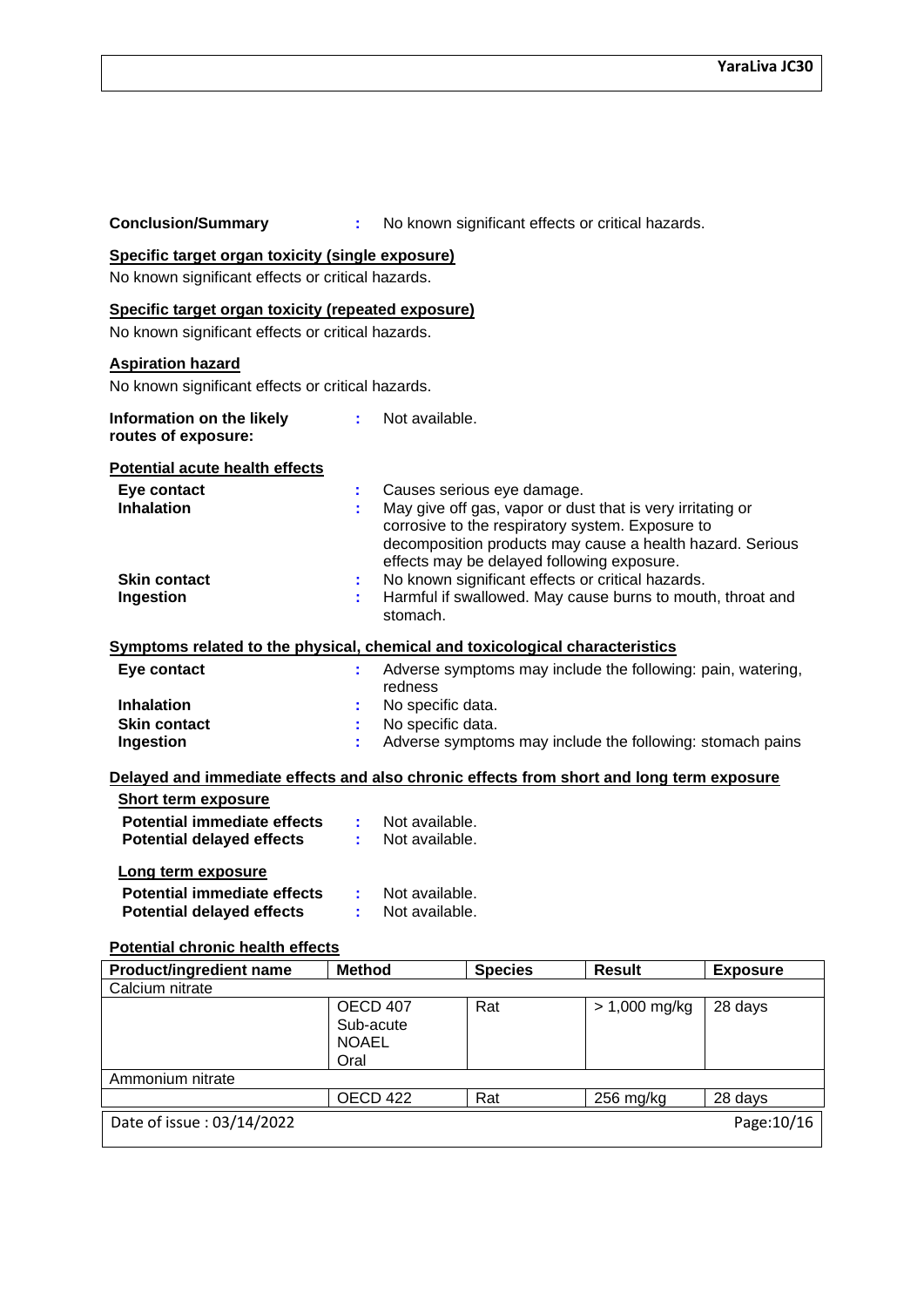|                 | <b>Chronic NOAEL</b><br>Oral             |                                                   |                           |                            |
|-----------------|------------------------------------------|---------------------------------------------------|---------------------------|----------------------------|
|                 | OECD 412<br>Sub-acute NOEC<br>Inhalation | Rat                                               | $> 185$ mg/m <sup>3</sup> | 2 weeks 5<br>hours per day |
| Carcinogenicity |                                          | No known significant effects or critical hazards. |                           |                            |
| Mutagonicity    |                                          | No known significant affects or critical hazards  |                           |                            |

| <b>Mutagement</b>            | $\sim$ two known significant effects of chucal hazards.                |
|------------------------------|------------------------------------------------------------------------|
| <b>Reproductive toxicity</b> | No known significant effects or critical hazards.                      |
| <b>Other effects</b>         | No known significant effects or critical hazards.                      |
| Over-exposure signs/symptoms |                                                                        |
| Eye contact                  | Adverse symptoms may include the following: pain, watering,<br>redness |
| <b>Inhalation</b>            | No specific data.                                                      |
| <b>Skin contact</b>          | No specific data.                                                      |
| Ingestion                    | Adverse symptoms may include the following: stomach pains              |

### **Numerical measures of toxicity**

 **Acute toxicity estimates**

| <b>Product/ingredient</b><br>name | Oral           | <b>Dermal</b>    | <b>Inhalation</b><br>(gases) | <b>Inhalation</b><br>(vapors) | <b>Inhalation</b><br>(dusts and<br>mists) |
|-----------------------------------|----------------|------------------|------------------------------|-------------------------------|-------------------------------------------|
| YaraLiva JC30                     | $671$ mg/kg    | 3,425.1<br>mg/kg | N/A                          | N/A                           | N/A                                       |
| Calcium nitrate                   | 500 mg/kg      | 2,500 mg/kg      | N/A                          | N/A                           | N/A                                       |
| Ammonium nitrate                  | 2,950<br>mg/kg | N/A              | N/A                          | N/A                           | N/A                                       |

## **Section 12. Ecological information**

| <b>Toxicity</b>           |                 |                  |                |                 |
|---------------------------|-----------------|------------------|----------------|-----------------|
| Product/ingredien         | <b>Method</b>   | <b>Species</b>   | <b>Result</b>  | <b>Exposure</b> |
| t name                    |                 |                  |                |                 |
| Calcium nitrate           |                 |                  |                |                 |
|                           | <b>OECD 203</b> | <b>Fish</b>      | 1,378 mg/l     | 96 h            |
|                           | Acute LC50      |                  |                |                 |
|                           | Fresh water     |                  |                |                 |
|                           | Acute LC50      | Daphnia          | 490 mg/l       | 48 h            |
|                           | Fresh water     |                  |                |                 |
|                           | Acute EC50      | Algae            | $> 1,700$ mg/l | 10d             |
|                           | Salt water      |                  |                |                 |
|                           | OECD 209        | Activated sludge | 180 mg/l       | 180 min         |
|                           | Chronic NOEC    |                  |                |                 |
| Date of issue: 03/14/2022 |                 |                  |                | Page: 11/16     |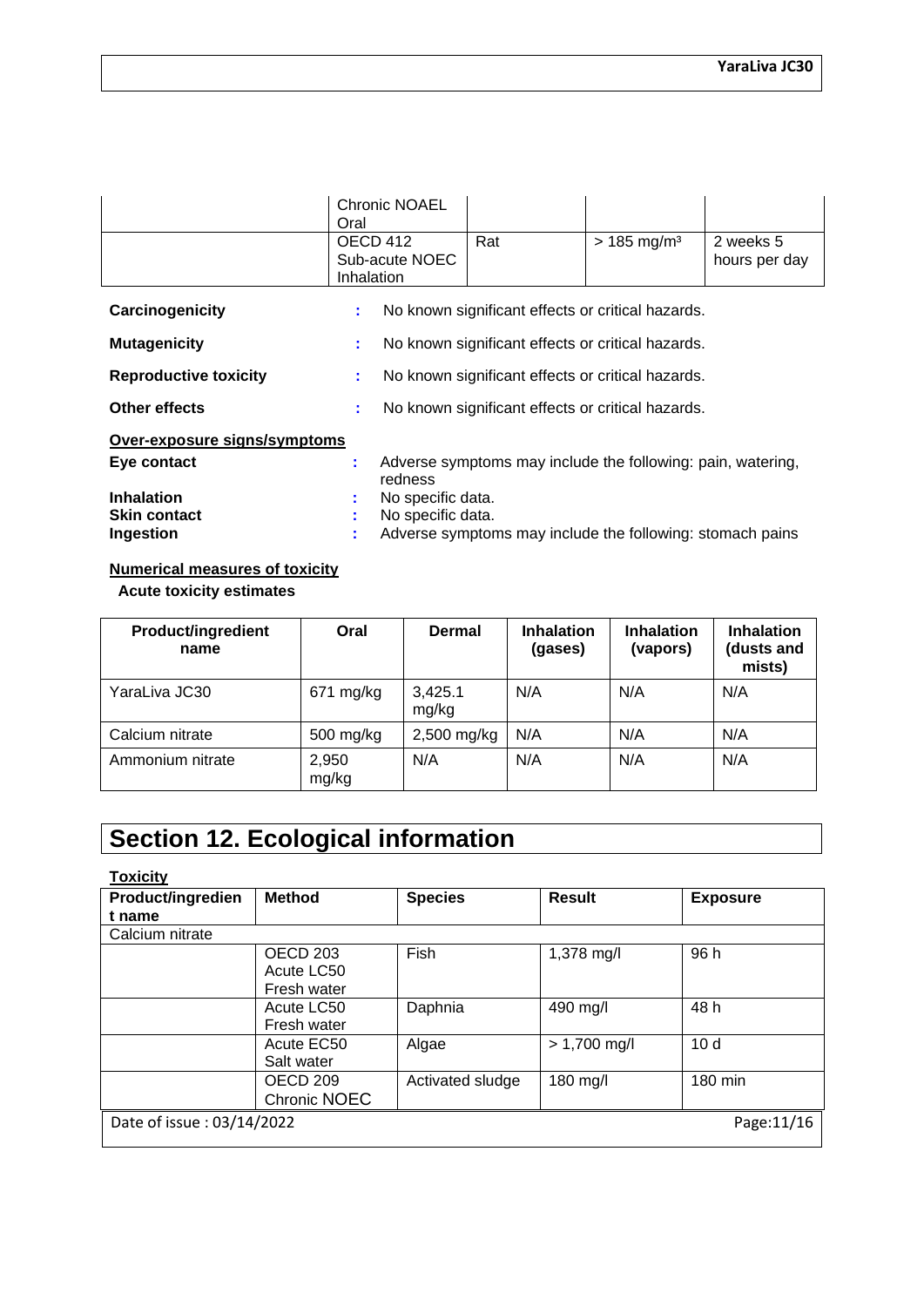|                                                                                     | Activated sludge |             |            |                 |
|-------------------------------------------------------------------------------------|------------------|-------------|------------|-----------------|
| Ammonium nitrate                                                                    |                  |             |            |                 |
|                                                                                     | Acute LC50       | <b>Fish</b> | 447 mg/l   | 48 h            |
|                                                                                     | Fresh water      |             |            |                 |
|                                                                                     | Acute EC50       | Daphnia     | 490 mg/l   | 48 h            |
|                                                                                     | Fresh water      |             |            |                 |
|                                                                                     | Acute EC50       | Algae       | 1,700 mg/l | 10 <sub>d</sub> |
|                                                                                     | Salt water       |             |            |                 |
| <b>Conclusion/Summary</b><br>No known significant effects or critical hazards.<br>÷ |                  |             |            |                 |
| <b>Persistence and degradability</b>                                                |                  |             |            |                 |
| <b>Conclusion/Summary</b><br>No known significant effects or critical hazards.<br>÷ |                  |             |            |                 |
| <b>Bioaccumulative potential</b>                                                    |                  |             |            |                 |

| <b>Conclusion/Summary</b>                        |    | No known significant effects or critical hazards. |
|--------------------------------------------------|----|---------------------------------------------------|
| <b>Mobility in soil</b>                          |    |                                                   |
| <b>Soil/water partition</b><br>coefficient (KOC) | ÷. | Not available.                                    |
| <b>Mobility</b>                                  | ÷  | Not available.                                    |
| Other adverse effects                            |    | No known significant effects or critical hazards. |

### **Section 13. Disposal considerations**

**Product**

**Methods of disposal :** The generation of waste should be avoided or minimized wherever possible. Disposal of this product, solutions and any by-products should at all times comply with the requirements of environmental protection and waste disposal legislation and any regional local authority requirements. Dispose of surplus and non-recyclable products via a licensed waste disposal contractor. Waste should not be disposed of untreated to the sewer unless fully compliant with the requirements of all authorities with jurisdiction. Waste packaging should be recycled. Incineration or landfill should only be considered when recycling is not feasible. This material and its container must be disposed of in a safe way. Care should be taken when handling emptied containers that have not been cleaned or rinsed out. Empty containers or liners may retain some product residues. Avoid dispersal of spilled material and runoff and contact with soil, waterways, drains and sewers.

### **Section 14. Transport information**

Date of issue : 03/14/2022 **Page:12/16**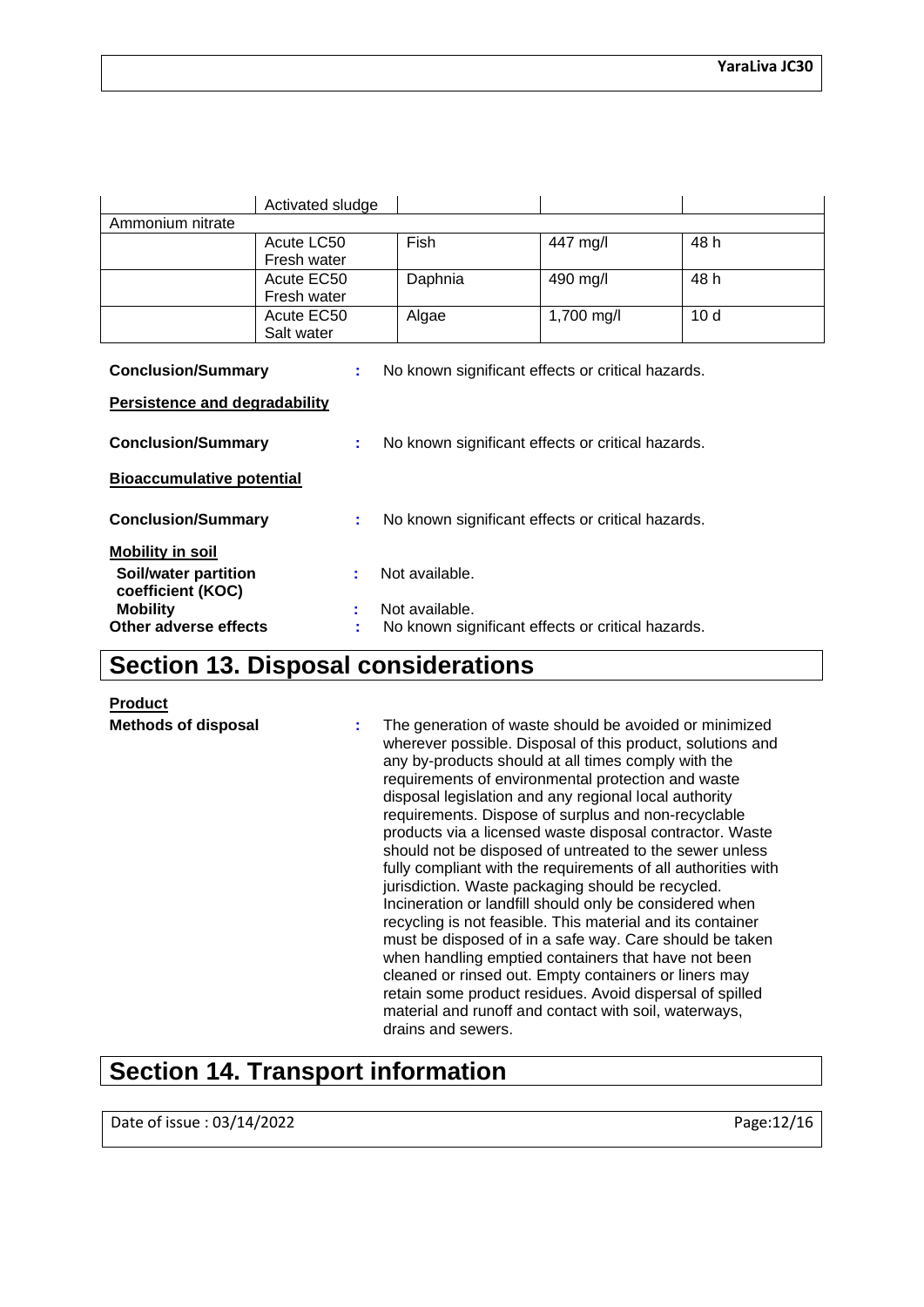| <b>Regulation: UN Class</b>           |                 |  |
|---------------------------------------|-----------------|--|
| 14.1 UN number                        | Not regulated.  |  |
| 14.2 UN proper shipping name          | Not applicable. |  |
| 14.3 Transport hazard class(es)       | Not applicable. |  |
|                                       |                 |  |
| 14.4 Packing group                    | Not applicable. |  |
| <b>14.5 Environmental hazards</b>     | No.             |  |
|                                       |                 |  |
| <b>Additional information</b>         |                 |  |
| <b>Environmental hazards</b><br>: No. |                 |  |
|                                       |                 |  |

| <b>Regulation: IMDG</b>           |                 |  |
|-----------------------------------|-----------------|--|
| 14.1 UN number                    | Not regulated.  |  |
| 14.2 UN proper shipping name      | Not applicable. |  |
| 14.3 Transport hazard class(es)   | Not applicable. |  |
|                                   |                 |  |
| 14.4 Packing group                | Not applicable. |  |
| <b>14.5 Environmental hazards</b> | No.             |  |
| <b>Additional information</b>     |                 |  |
| <b>Marine pollutant</b>           | : No.           |  |
|                                   |                 |  |

| <b>Regulation: IATA</b>           |                 |  |
|-----------------------------------|-----------------|--|
| 14.1 UN number                    | Not regulated.  |  |
| 14.2 UN proper shipping name      | Not applicable. |  |
| 14.3 Transport hazard class(es)   | Not applicable. |  |
|                                   |                 |  |
| 14.4 Packing group                | Not applicable. |  |
| <b>14.5 Environmental hazards</b> | No.             |  |
| <b>Additional information</b>     |                 |  |
| <b>Marine pollutant</b>           | No.             |  |
|                                   |                 |  |

| <b>Regulation: DOT Classification</b> |                 |  |
|---------------------------------------|-----------------|--|
| 14.1 UN number                        | Not regulated.  |  |
| 14.2 UN proper shipping name          | Not applicable. |  |
| 14.3 Transport hazard class(es)       | Not applicable. |  |
|                                       |                 |  |
| 14.4 Packing group                    | Not applicable. |  |
| <b>14.5 Environmental hazards</b>     | No.             |  |
| <b>Additional information</b>         |                 |  |
|                                       |                 |  |
| Marine pollutant                      | No.             |  |

Date of issue : 03/14/2022 Page:13/16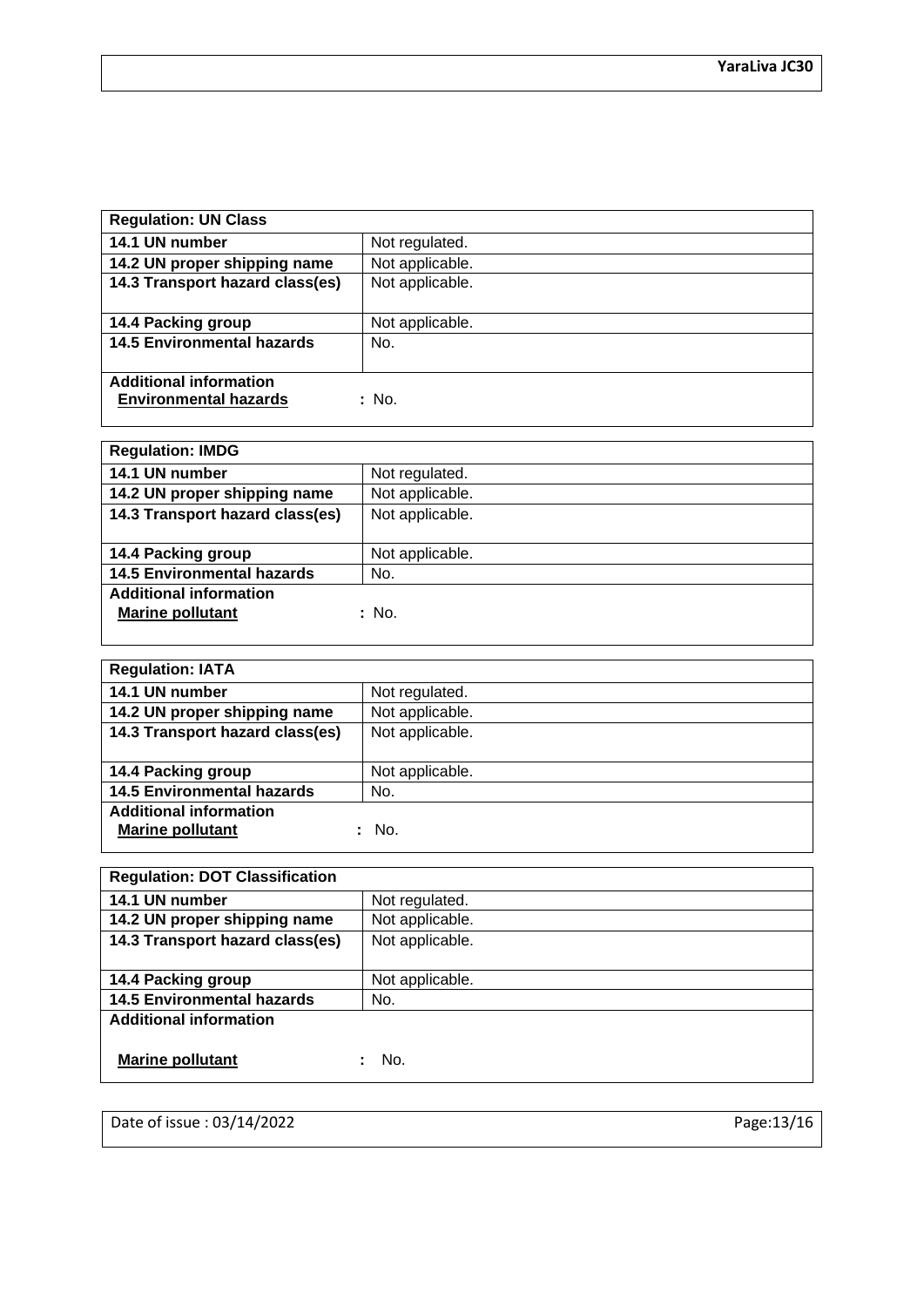| <b>Regulation: TDG Class</b>                     |                                                                                                                                                                 |
|--------------------------------------------------|-----------------------------------------------------------------------------------------------------------------------------------------------------------------|
| 14.1 UN number                                   | Not regulated.                                                                                                                                                  |
| 14.2 UN proper shipping name                     | Not applicable.                                                                                                                                                 |
| 14.3 Transport hazard class(es)                  | Not applicable.                                                                                                                                                 |
| 14.4 Packing group                               | Not applicable.                                                                                                                                                 |
| <b>14.5 Environmental hazards</b>                | No.                                                                                                                                                             |
| <b>Additional information</b><br>Not applicable. |                                                                                                                                                                 |
| <b>Environmental hazards</b>                     | : No.                                                                                                                                                           |
| 14.6 Special precautions for<br>user             | Transport within user's premises: Ensure that persons<br>÷<br>transporting the product know what to do in the event of<br>an accident or spillage.              |
| <b>IMSBC</b>                                     | $\bigcap$ $\bigcup$ $\bigcap$ $\bigcup$ $\bigcup$ $\bigcup$ $\bigcap$ $\bigcap$ $\bigcap$ $\bigcap$ $\bigcap$ $\bigcap$ $\bigcap$ $\bigcap$ $\bigcap$ $\bigcap$ |

| Bulk cargo shipping name<br><b>Class</b>                                          | t i          | CALCIUM NITRATE FERTILIZER<br>Not applicable. |
|-----------------------------------------------------------------------------------|--------------|-----------------------------------------------|
| Group<br><b>Marpol V</b>                                                          | $\mathbf{C}$ | : Non-HME                                     |
| <b>Transport in bulk according to : Not applicable.</b><br><b>IMO instruments</b> |              |                                               |

### **Section 15. Regulatory information**

| Canadian lists<br><b>Canadian NPRI</b> | : The following components are listed: Calcium nitrate |  |
|----------------------------------------|--------------------------------------------------------|--|
|                                        | Ammonium nitrate                                       |  |
| <b>CEPA Toxic substances</b>           | None of the components are listed.                     |  |

**Inventory list**

**Philippines inventory (PICCS):** All components are listed or exempted. **New Zealand Inventory of Chemicals (NZIoC):** All components are listed or exempted. **Korea inventory:** All components are listed or exempted. **Japan inventory (CSCL):** All components are listed or exempted. **China inventory (IECSC):** All components are listed or exempted. **Australia inventory (AIIC):** All components are listed or exempted. **United States inventory (TSCA 8b):** All components are active or exempted. **EC INVENTORY (EINECS/ELINCS):** All components are listed or exempted. **Canada:** All components are listed or exempted.

### **Section 16. Other information**

**Key to abbreviations :** ADN = European Provisions concerning the International Carriage of

Date of issue : 03/14/2022 **Page:**14/16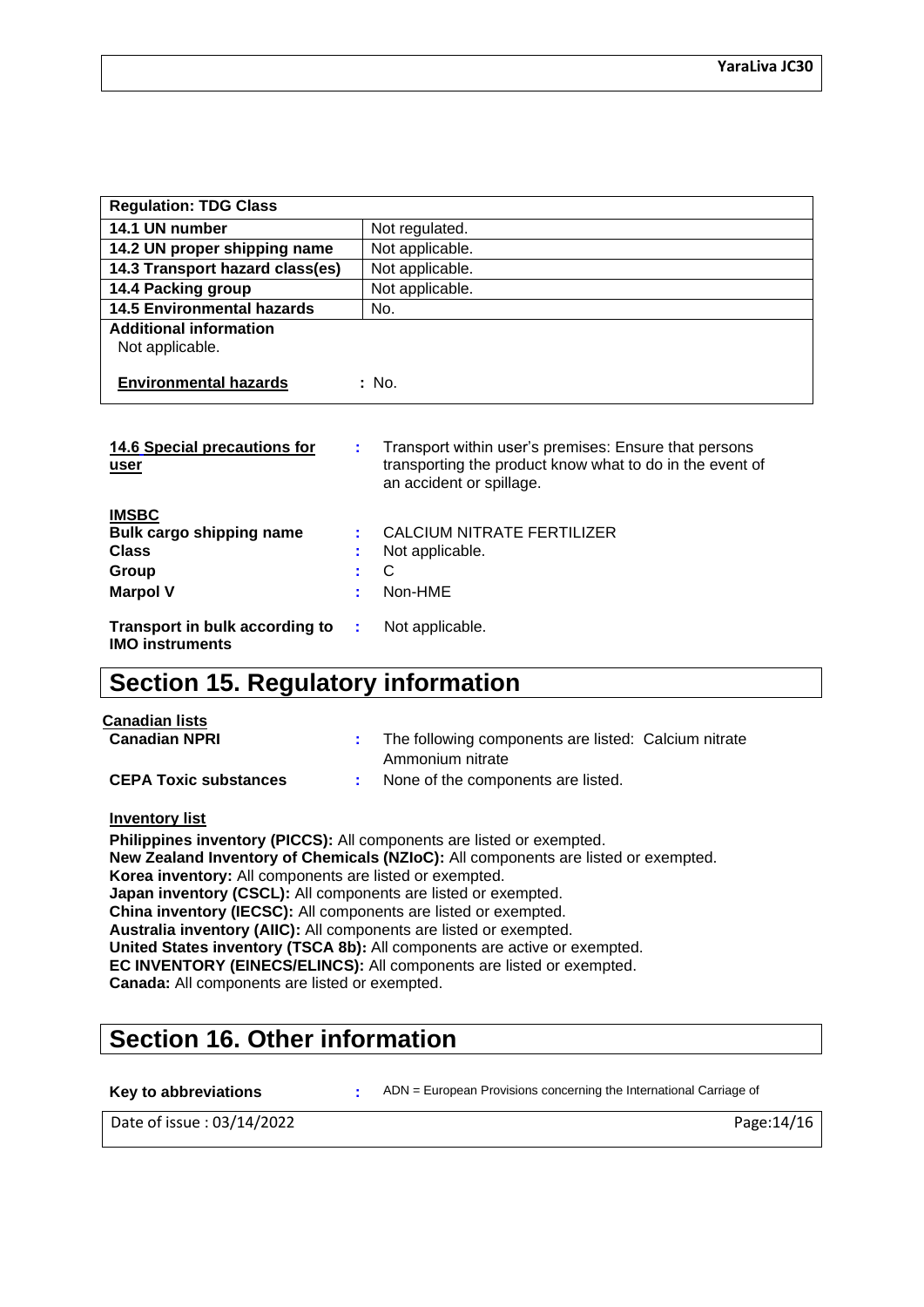Dangerous Goods by Inland Waterway ADR = The European Agreement concerning the International Carriage of Dangerous Goods by Road ATE = Acute Toxicity Estimate BCF = Bioconcentration Factor bw = Body weight GHS = Globally Harmonized System of Classification and Labelling of Chemicals HPR = Hazardous Products Regulations IATA = International Air Transport Association IBC = Intermediate Bulk Container IMDG = International Maritime Dangerous Goods LogPow = logarithm of the octanol/water partition coefficient MARPOL = International Convention for the Prevention of Pollution From Ships, 1973 as modified by the Protocol of 1978. ("Marpol" = marine pollution)  $N/A$  = Not available RID = The Regulations concerning the International Carriage of Dangerous Goods by Rail SUSMP - Standard Uniform Schedule of Medicine and Poisons SGG = Segregation Group UN = United Nations

#### **Procedure used to derive the classification**

| <b>Classification</b>                                                                                                                                                                                            |                                                                                                                                                                                                                                                                                                        | <b>Justification</b>                      |
|------------------------------------------------------------------------------------------------------------------------------------------------------------------------------------------------------------------|--------------------------------------------------------------------------------------------------------------------------------------------------------------------------------------------------------------------------------------------------------------------------------------------------------|-------------------------------------------|
| <b>ACUTE TOXICITY (oral) - Category 4</b>                                                                                                                                                                        |                                                                                                                                                                                                                                                                                                        | Calculation method                        |
| SERIOUS EYE DAMAGE - Category 1                                                                                                                                                                                  |                                                                                                                                                                                                                                                                                                        | Calculation method                        |
| Key data sources                                                                                                                                                                                                 | EU REACH ECHA/IUCLID5 CSR.<br>National Institute for Occupational Safety and Health, U.S.<br>Dept. of Health, Education, and Welfare, Reports and<br>Memoranda Registry of Toxic Effects of Chemical<br>Substances.<br>Sphera Solutions Inc., 4777 Levy Street, St Laurent, Quebec<br>HAR 2P9, Canada. |                                           |
| <b>History</b><br>Date of printing<br>Date of issue/Date of revision<br>Date of previous issue<br><b>Version</b><br><b>Prepared by</b><br>Indicates information that has changed from previously issued version. | 03/14/2022<br>03/14/2022<br>03/14/2022<br>0.0                                                                                                                                                                                                                                                          | Product Stewardship and Compliance (PSC). |

#### **Notice to reader**

**To the best of our knowledge, the information contained herein is accurate. However, neither the above-named supplier, nor any of its subsidiaries, assumes any liability whatsoever for the accuracy or completeness of the information contained herein. Final determination of suitability of any material is the sole responsibility of the user. All materials may present unknown hazards and should be used with caution. Although certain hazards are described** 

Date of issue : 03/14/2022 **Page:**15/16